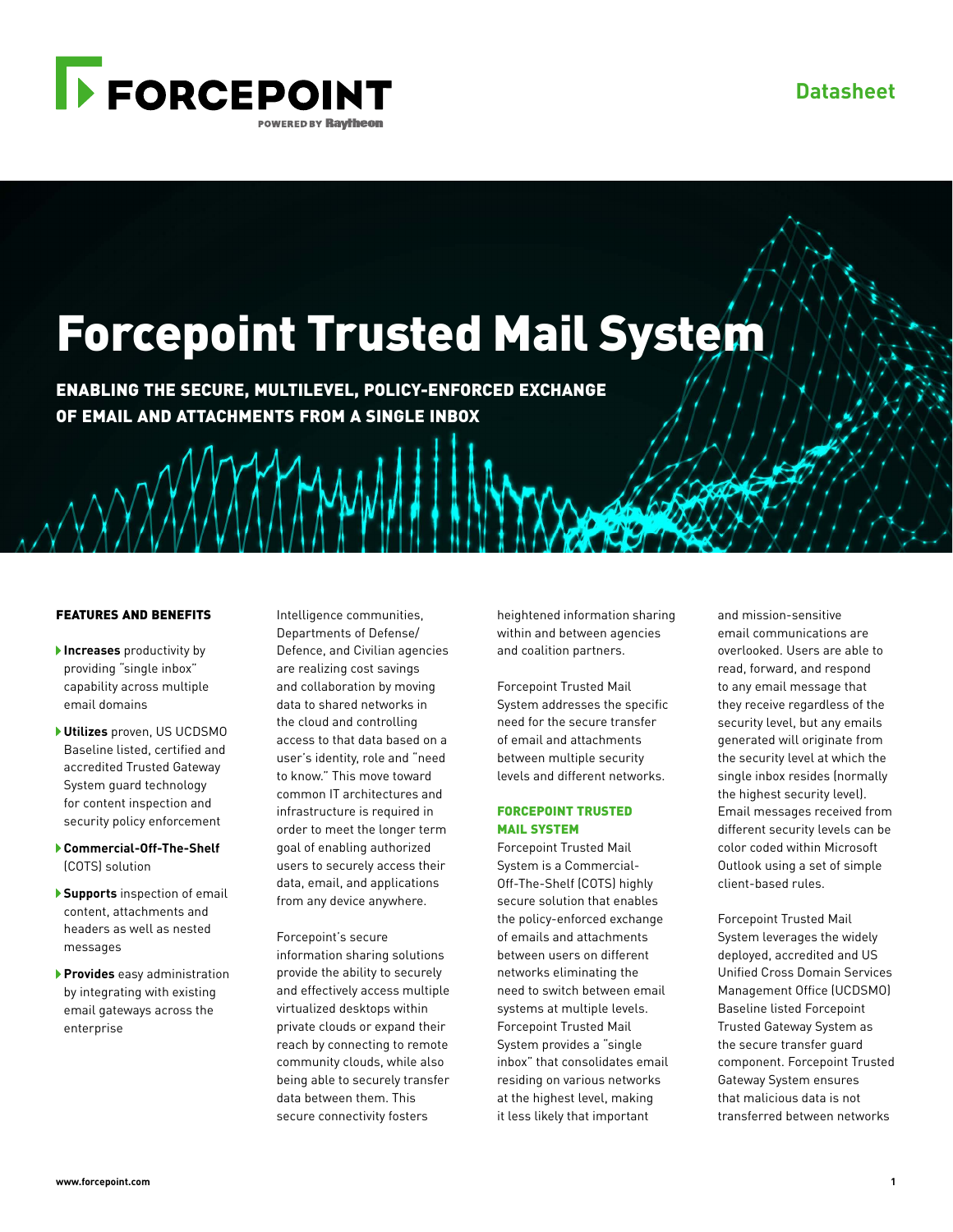

and that sensitive data is not inadvertently or intentionally leaked. With Forcepoint Trusted Mail System, the guard inspects and sanitizes all email content, including messages, headers and attachments.

In addition to the Forcepoint Trusted Gateway System transfer guard, Forcepoint Trusted Mail System includes specialized adapters, residing within each security domain. These adapters are responsible for receiving email destined for a different domain, and consolidating that into a package which is then submitted to the guard for review. The adapters perform pre-screening on all email content prior to submitting the package to the guard, to enforce controls on attachment size and type, and number of attachments, as well as blocking emails from configured lists of senders and recipients (blacklists).

This pre-screening process is also used to obfuscate selected header fields (names, email addresses, and IP addresses) and remove potential vulnerabilities in email headers.

Forcepoint Trusted Gateway System performs deep content inspection filtering of email messages, attachments and nested content (including multi-part MIME) which includes:

- File type identification
- Virus scanning
- Dirty word search
- Analysis of Microsoft Office documents via Purifile
- PDF transformation and sanitization
- Image transformation

Forcepoint Trusted Mail System ensures that status and error message information from the recipient's domain are correlated to the original email sent from the sender's

domain. This is especially helpful for Administrators when troubleshooting email errors. For additional security, Forcepoint Trusted Mail System provides complete end-to-end auditing of all events through the system for comprehensive security monitoring and postevent forensics.

#### EASE OF ADMINISTRATION

Forcepoint Trusted Mail System provides seamless interoperability with existing IT and email infrastructures. Forcepoint Trusted Mail System supports common email clients such as, but not limited to, Outlook, Thunderbird, and Eudora.

Minimal user configuration is required for easy integration into the enterprise environment. Users continue to send and receive email without any disruption to their normal email activity so no additional training is required. Administrators can easily export audit and log data to be correlated and managed by external management systems. System error notifications are integrated with legacy network management tools to provide Administrators a consolidated view.

#### **SECURITY**

Communications between the inbound adapter and the guard is encrypted using transport layer security (TLS) and authenticated using either username/password or certificates. The communication between the guard and the output adapter is encrypted using Secure File Transfer Program (SFTP) with username/ password authentication. Individual user access to the mail adapters can be restricted using a configurable list of email addresses on the inbound adapter. The configurable list can be used to enforce an inclusive